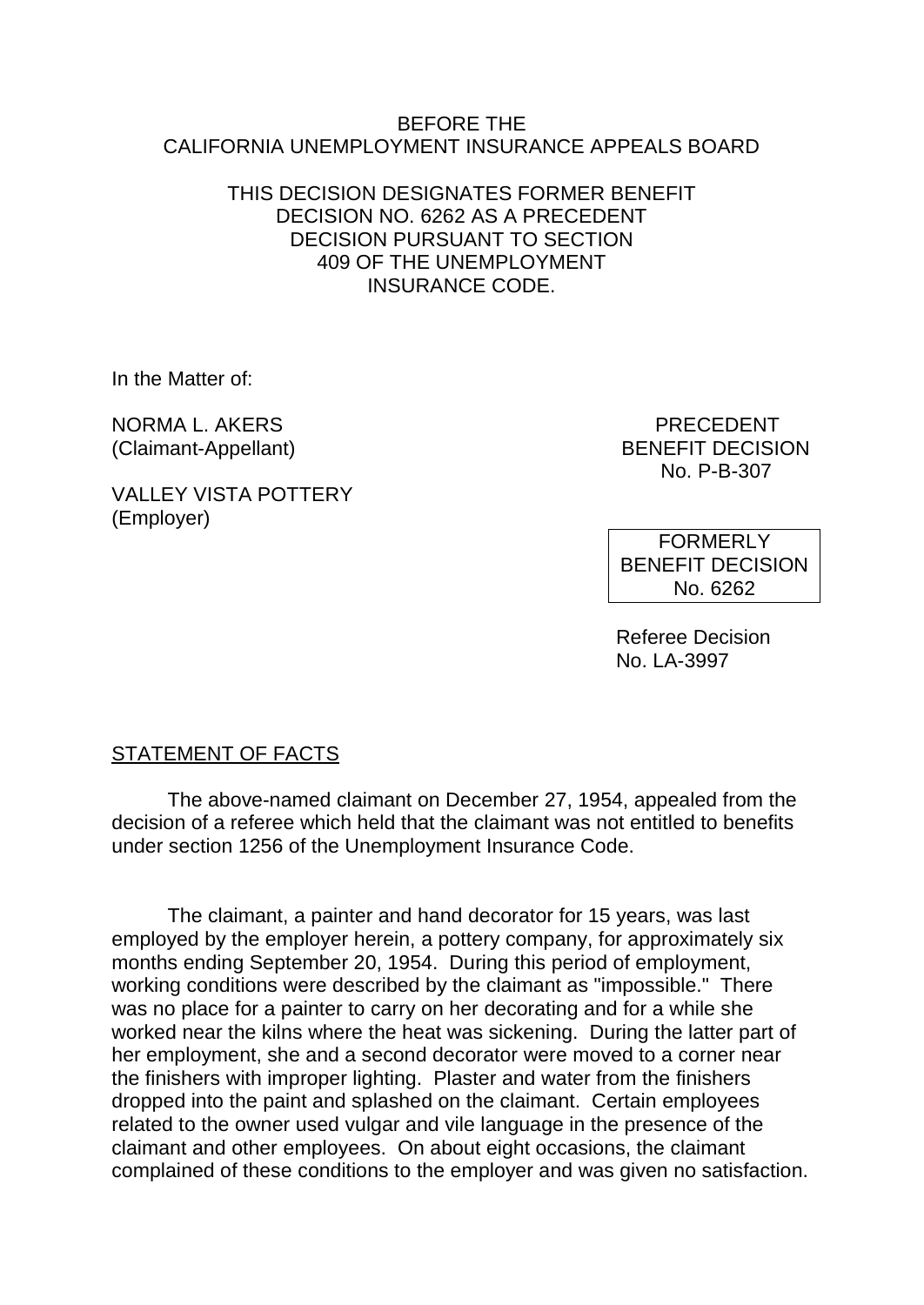He would swear, or generally say, "Either do it or take your pay", "Do it or else". These conditions made the claimant nervous, so that she commenced to have headaches and would cry when she got home after work. On occasions where her work was slack she would be assigned to other work such as casting, or finishing, which burned her hands and made it difficult to use them for painting. The claimant remained during this long period because the shop itself was nice and it was near her home.

The final incident arose when an elderly employee, who acted as a supervisor, placed a list of the employed women on the wall in the restroom for the purpose of designating the order in which the employees would undertake the cleaning of the toilets. When the claimant saw the list and that she would be next on the job, she informed the employee that she would not undertake the assignment and she was not to make any further lists with her name on it. This employee swore at her and told her she would do it. The claimant reported the incident to her employer who said, "Either do it or take your pay". The claimant concluded her only recourse was to resign. Thereafter, in a telephone conversation on September 26, 1954, the employer requested that she return to work. The claimant refused to do so for the very reasons she had left. The claimant denied the employer's report that she offered to return for an increase in pay. The employer was not represented at the hearing, although duly notified of the hearing.

On September 19, 1954, the claimant registered for work and filed an additional claim for benefits in the Burbank office of the Department of Employment. On October 4, 1954, the department issued a determination and ruling which held that the claimant voluntarily left her work without good cause under sections 1256 and 1030 of the code and was disqualified for benefits for five weeks from September 19, 1954 to October 23, 1954. The claimant filed a timely appeal.

The issue is whether the claimant voluntarily left her work without good cause.

## REASONS FOR DECISION

Section 1256 of the Unemployment Insurance Code provides in part:

"An individual is disqualified for unemployment compensation benefits if the director finds that he left his most recent work voluntarily without good cause. . . ."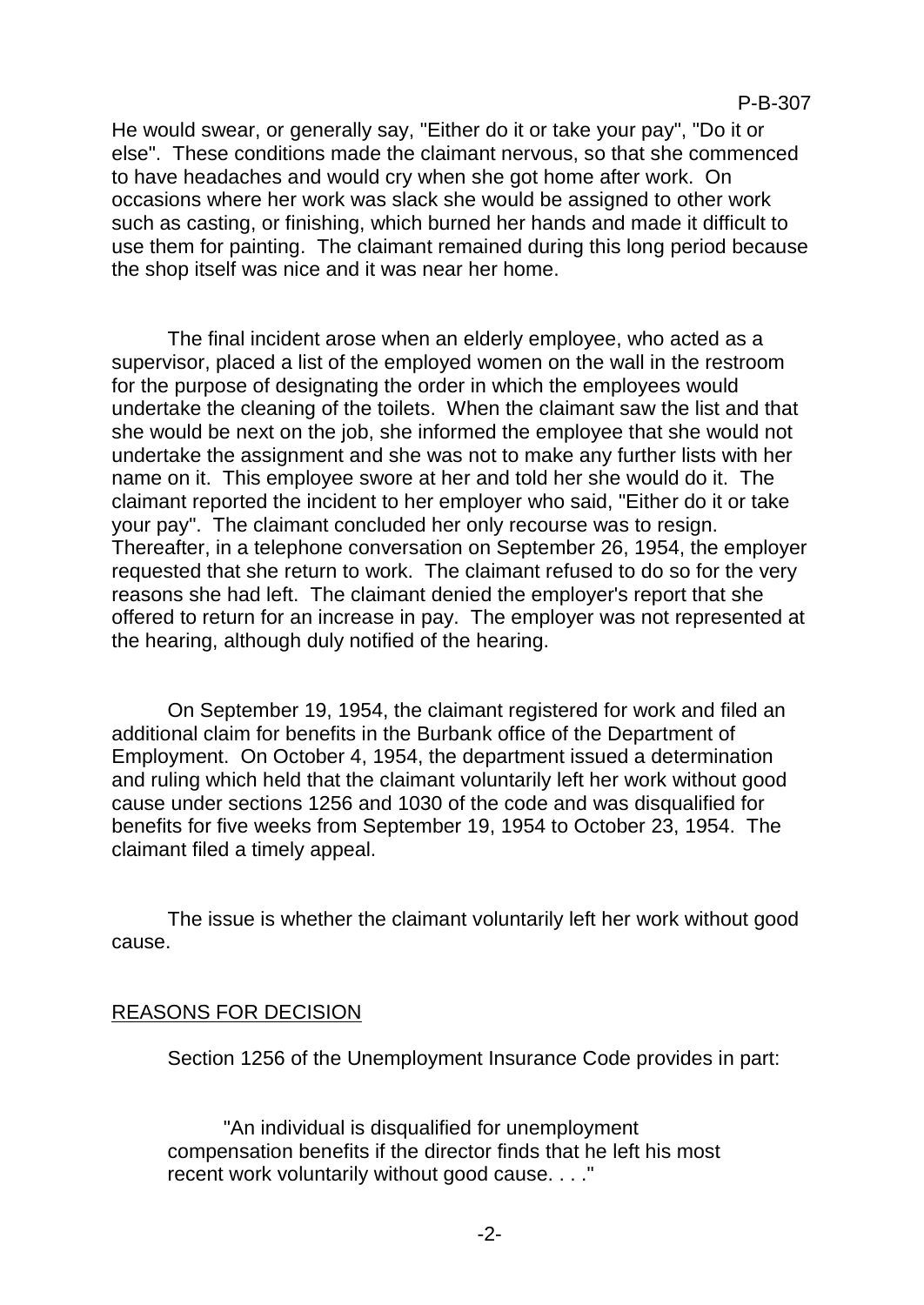In Benefit Decision No. 5018 the claimant, in addition to his own work, was required to carry on the duties of another employee. Although he requested his superior to secure a replacement, no action was taken until a day prior to his leaving. In addition, he had to contend with other employees who appeared intoxicated and were unable to perform their duties. We stated that the combination of circumstances created a situation which made the claimant's working conditions intolerable and he had good cause for leaving.

The circumstances in this case, although factually differing from those in Benefit Decision No. 5018, created a situation which made the claimant's working conditions intolerable. The claimant was employed as a hand decorator. She was not provided with proper working space; she was forced to listen to vulgar and vile language; and she was on occasions assigned to perform tasks not within the scope of her duties. Her complaints to the employer were futile. Considering these facts we hold that the claimant had good cause for voluntarily leaving her work under sections 1256 and 1030 of the code (Benefit Decisions Nos. 5018, 5686 and Ruling Decision No. 1). In addition, since she refused the offer of work made by the employer on September 26, 1954 for the same reasons which compelled her to leave, she had good cause for the refusal (Benefit Decision No. 4764).

# DECISION

The decision of the referee is reversed. Benefits are payable provided the claimant is otherwise eligible. Any benefits paid to the claimant subsequent to September 20, 1954, based on wages earned prior thereto shall be charged under section 1032 of the code to Employer Account Number XX-XXXX.

Sacramento, California, March 18, 1955.

## CALIFORNIA UNEMPLOYMENT INSURANCE APPEALS BOARD

MICHAEL B. KUNZ, Chairman

GLENN V. WALLS

## EDWARD CAIN